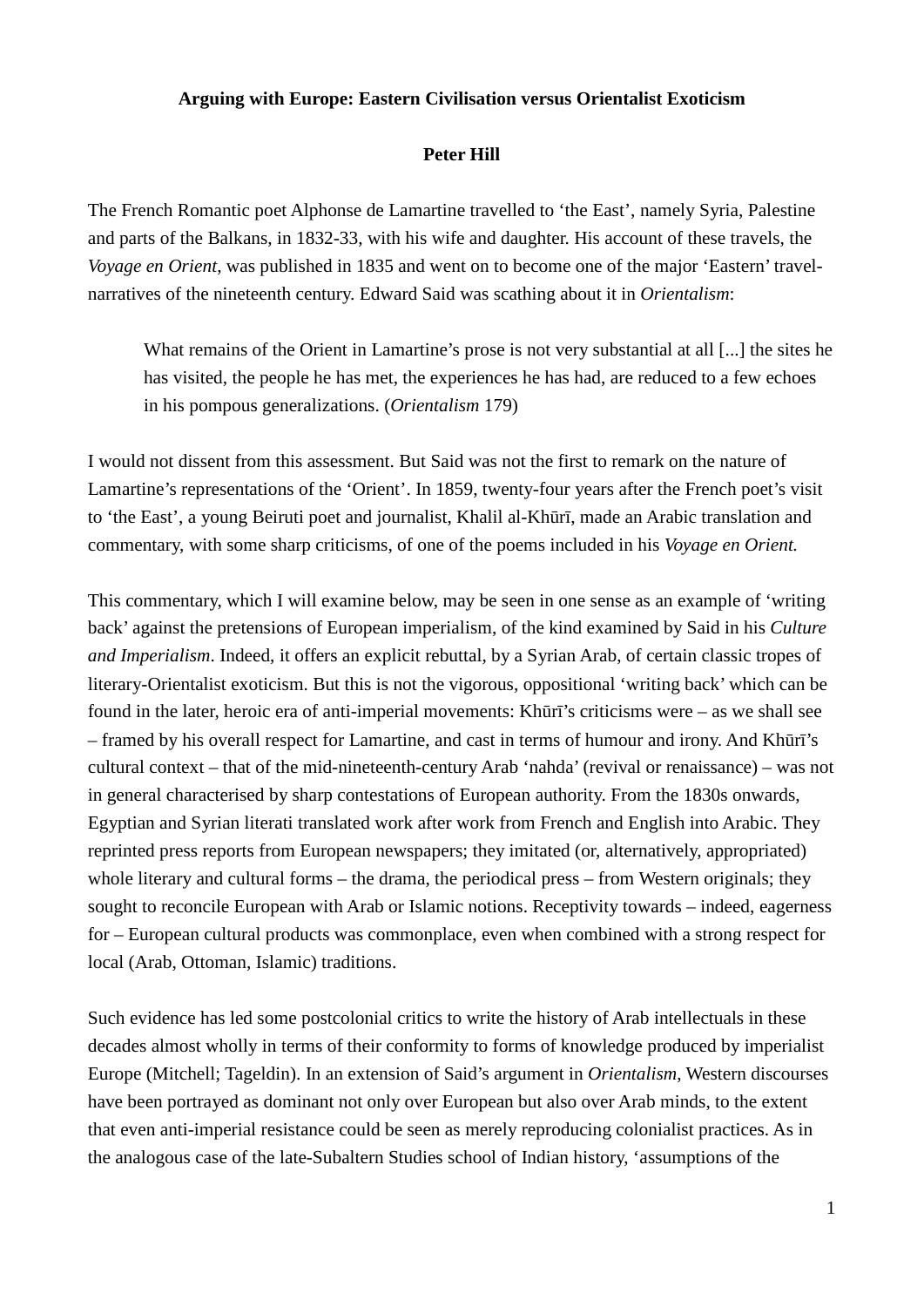seamless acculturation of the intelligentsia by colonial discourses' have often prevailed (Sarkar 62).

Against this background, examples of non-Europeans 'arguing with Europe' during the heyday of imperialist discourse – however rare – take on a particular significance. They can help us to see the limits of possibility of intellectual and cultural 'resistance' to European imperialist pretensions, within particular contexts, rather than assuming that the possibility of *any* such contestation was foreclosed; or, alternatively, that it was available only on the alternative ground of an 'authentic' Eastern trad[i](#page-8-0)tion that rejected Western knowledge entirely.<sup>i</sup> They may also allow us to look differently at other, more ambiguous cases – of, for instance, the alteration and adaptation of Western originals according to local priorities, rather than their simple reproduction;<sup>[ii](#page-8-1)</sup> or the rediscovery and reinvention of local forms, in dialogue with the Western-derived ones.<sup>[iii](#page-8-2)</sup> And this is particularly the case where such 'resistance' is accompanied by a form of auto-exoticism: the reappropriation, by Easterners, of Western representations of the East: a form of self-fashioning that could take them beyond either Eastern or Western notions of authenticity.

We return, then, to Lamartine's critic Khalīl al-Khūrī. In 1858, at the age of 22, he had founded the first privately financed Arabic journal in Syria, *Ḥadīqat al-Akhbār* (*The Garden of News*), sponsored by a wealthy Syrian Christian businessman and by the Ottoman state, and based in Beirut. This town had mushroomed, from little more than a village in the early nineteenth century to become the main port of Syria in the 1860s, aided, crucially, by the cultivation and processing of silk, mainly for export to France, in nearby Mount Lebanon (Issawi; Owen 83–99, 154–167). As the city's trade grew, it became a centre for a Syrian commercial bourgeoisie, with close ties to Europe, who became the main patrons of the literary and cultural movement (Zachs, *Making of a Syrian Identity*; Hanssen). In alliance with reformist Ottoman officials and European commercial interests, they asserted their domination over the silk-producing hinterland, especially after the religious violence of 1860, which led to the decline of traditional 'notable' families (Ṭarābulsī 24–40). Beirut was also a major centre for Western businessmen and diplomats, as well as missionaries who played a role in the cultural movement, founding colleges and presses. Khūrī was one of the first of a new type of cultural entrepreneur enabled by these conditions, creating new forms of education, literary production, and intellectual sociability in Ottoman Syria.<sup>[iv](#page-8-3)</sup>

The translation-cum-criticism of Lamartine's poem appeared in Khūrī's novella *Way, idhan lastu biifranji!* (*Alas then, I am not a Frank!*), initially published in serial form in his newspaper. This work, which is one of a number of claimants to the title of 'first modern Arabic novel', revolves around the changes in Beiruti middle-class lifestyle brought about by increased European ('Frank') presence and influence. Written in a light feuilleton style, it is a patchwork of different kinds of writing – narrative, travel description, literary analysis – rather tenuously linked together, that recalls Washington Irving or the early Heine. Yet it succeeds in raising serious issues of cultural change and 'East-West' tensions. It opens with a critique of the excessive 'Frankification' (*tafarnuj*)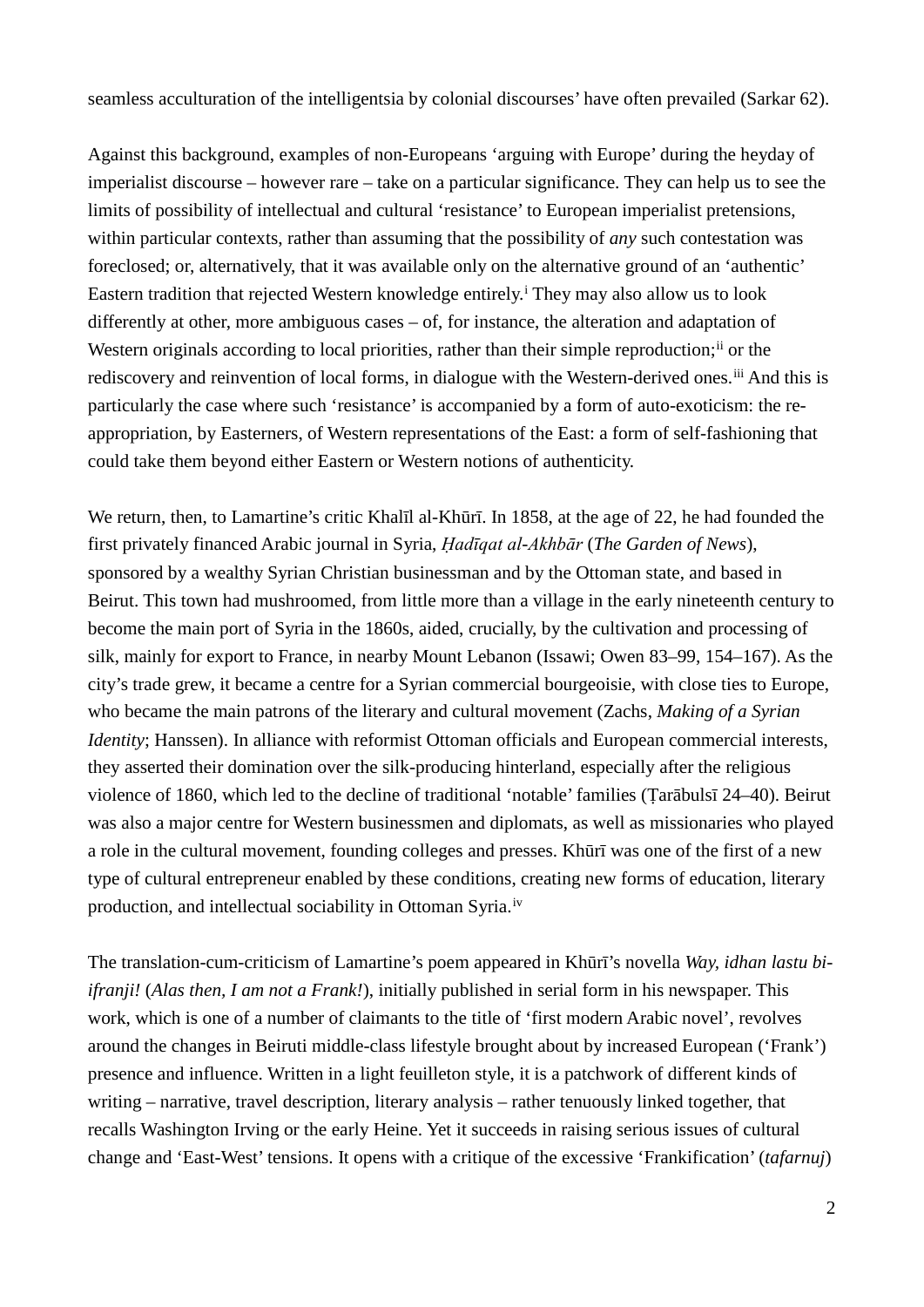of Beirut, before shifting scene to Aleppo, where a plot-line emerges around an over-Europeanised Aleppine man who attempts to force his daughter to marry a foreigner (who, however, does his best to restore her to her Arab lover). Khūrī takes 'an independent reconciliatory attitude towards modernization and cultural changes' (Bawardi 192): and the novella concludes in these terms:

000 000 0000000 00 000000 00000

you should not marvel at everything because it is European, and should not approve of everything because it is Arab [...] So limit yourself to European sciences and arts; and work hard to revive the Oriental culture in a way that suits the spirit of the Arab community [...] be a civilized Arab, rather than an incomplete European.<sup>v</sup>

The occasion for citing Lamartine's poem is a description of the city of Aleppo. Here Khūrī mentions two poets who have had some kind of link with the city: the great Classical Arabic poet al-Mutanabbī (915-965 AD), and Lamartine. He addresses the reader: 'Stand with your face to the south and listen with your left ear to the desert: you will hear [...] from beyond the Euphrates [...] nothing other than the echo of the voice of al-Mutanabbī [....]' (17). He goes on to mock gently at the Abbasid poet, quoting a couple of lines and picking them apart, pointing out a certain foolishness in his imagery, but concluding that 'poetry [...] must be truth mingled with foolishness' and the poet 'like a drunkard who speaks truth' (20). He again addresses the reader: 'If you've finished with al-Mutanabbī, strain your left ear to the West, and hear the voice of Monsieur Lamartine, mingled with the sound of the waves of the Mediterranean [....]', and introduces Lamartine's poem 'À une jeune Arabe, qui fumait le Narguilé dans un jardin d'Alep' ('To a young Arab woman, who was smoking the narguileh [water-pipe] in a garden in Aleppo').<sup>vi</sup> He presents the first part of this poem one or two stanzas at a time, followed by his own translation into Arabic verse (quite a skilful operation in itself), and a substantial section of prose commentary and criticism.

The 'argument' of Lamartine's poem is, briefly, that the young lady herself, being a daughter of the romantic East, is far more poetic than anything he, the poet, could provide: if she wants poetry, she should 'contemplate herself'. He addresses her:

Toi, fille d'Orient, née aux vents du désert !

You, daughter of the East, born in the desert winds!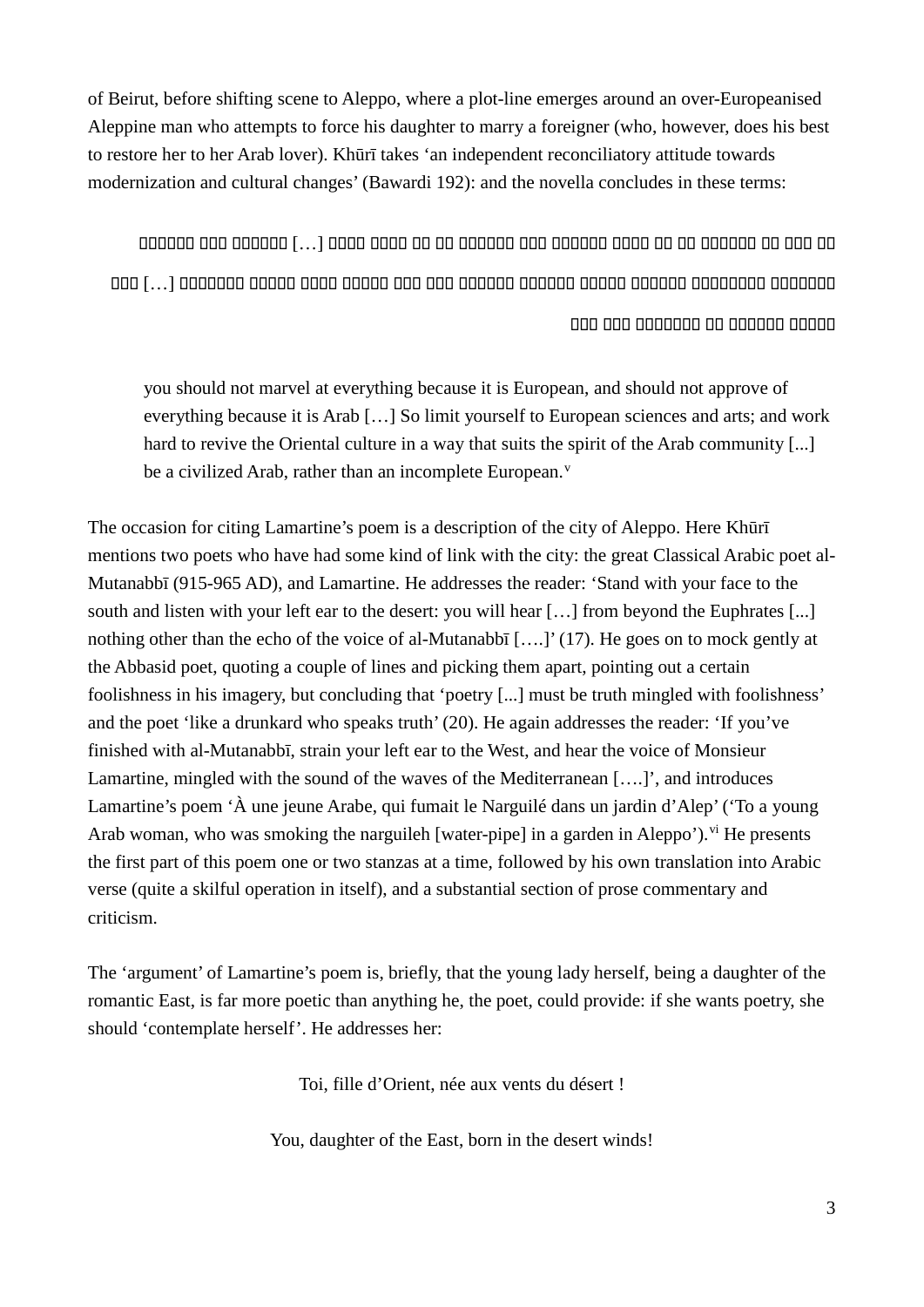In Khūrī's commentary this line gives rise to a comical digression on 'Eastern' customs at the birth of a child $\cdot$ 

anggang ang anggang ang ang ang anggalagan ng malayang ang manag-ang ang ang ang ang anggan [...] acao aca acao acao acao acao acao ac acao ac acao acao acao acao acao acao acao acao [...] 000000 000

Here we do not know whether [Lamartine] wished to mock her, to praise, or to state the truth of the case; but the matter is odd in all respects, because when anyone is born in the city of Aleppo, as in all Eastern cities, his mother is surrounded by her female relatives after the birth, so that she nearly faints. And if they could, they would remove the motionless air from her room, and block up the air-holes [through which] the breeze [might reach] her [...] Thus we think that this young lady was not exposed, at her birth, to the winds of the desert, nor even to the breeze of the area around her bed. (23)

The humorous reproach has a point, however, as it leads into a subtler contestation of Lamartine's notion of the East as a land of 'deserts', when Khūrī makes another, aesthetic, criticism:

Then if we look at the question from another aspect, we may think that this man of letters looked at the shape of the country, and described her in this way because she was born in a city to which the wind comes only from the desert, because Aleppo is surrounded by deserts on every side. And in this case his image would not be, according to Eastern taste, a weighty matter that could stand its ground among poetic figures. (23)

The romance of the desert, in other words, is not an acceptable trope in Khūrī's notion of poetry: Lamartine's line might, if read in this way, be factually correct, but it is not very poetic. Khūrī makes a sharper criticism of another 'orientalising' description of the woman: on Lamartine's line

Tu t'assieds sur la natte, à Palmyre émaillée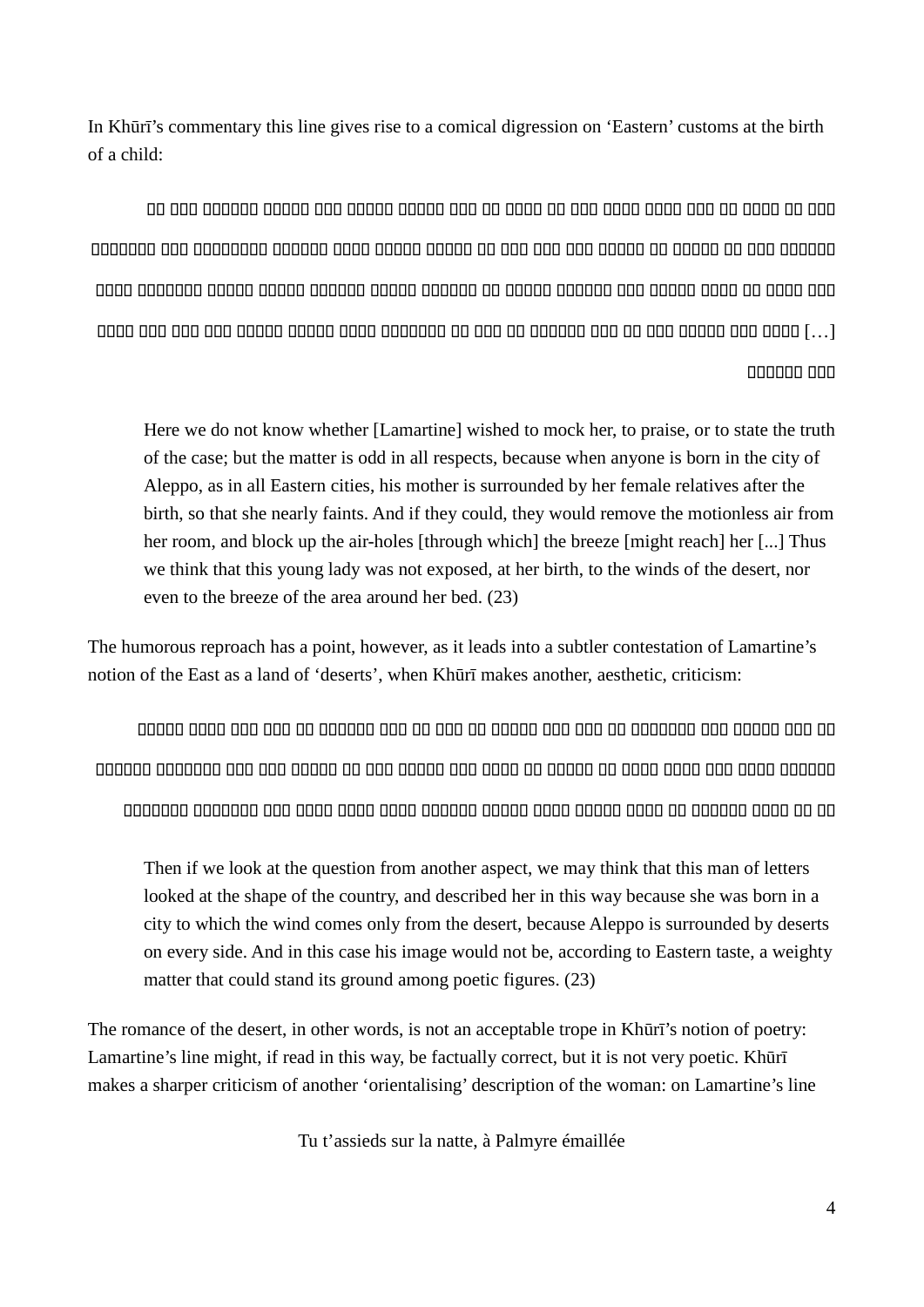## You sit upon the mat, spangled at Palmyra

he comments.

We think all those of Eastern taste will not be able to restrain themselves from [feeling] distaste, when these noble meanings strike their ears, especially the question of the mat, which every Eastern reader will laugh at [...].

For our part, we do not think that a woman like the one he mentions was sitting on a mat, a thing which [even] the low people of our country dislike doing. Even if we admitted [that she was sitting on a mat], it would not in fact be something that deserves the notice of poetic genius.  $(27)$ 

Once again Lamartine has blundered, and those who possess 'Eastern taste' will naturally laugh at this mention of a 'mat' (natte), which has far humbler connotations than those suggested by the social standing of this woman. A social, indeed a class dimension to the notion of 'taste' here emerges, clearly, with the mention of the 'low people'  $(adni\gamma\bar{a})$ . Khūrī further comments:

ao aonao aonado aonao ao aona ao ao aona ao aonan agaa aonado ao aon ago aonadoo aon aon

And if he thought [this mat] to be, as he says, from the ruins of Palmyra – well, we have never heard of anyone from Beirut fetching a mat from Palmyra. It is probable that nothing of this [kind] has [ever] been woven in that place, [so] isolated from the confluence of the sociable world. (27)

Once again, the picturesque savagery of Lamartine's Orient of deserts and ruins is replaced with an urban, 'civilised' East, part of the 'sociable world', and possessing its own notions of class-bound 'taste' and respectability. In this world, being born in a desert, sitting on a mat, or indeed obtaining a mat from so outlandish a place as Palmyra (in the Bedouin-inhabited desert), do not carry a high cultural premium.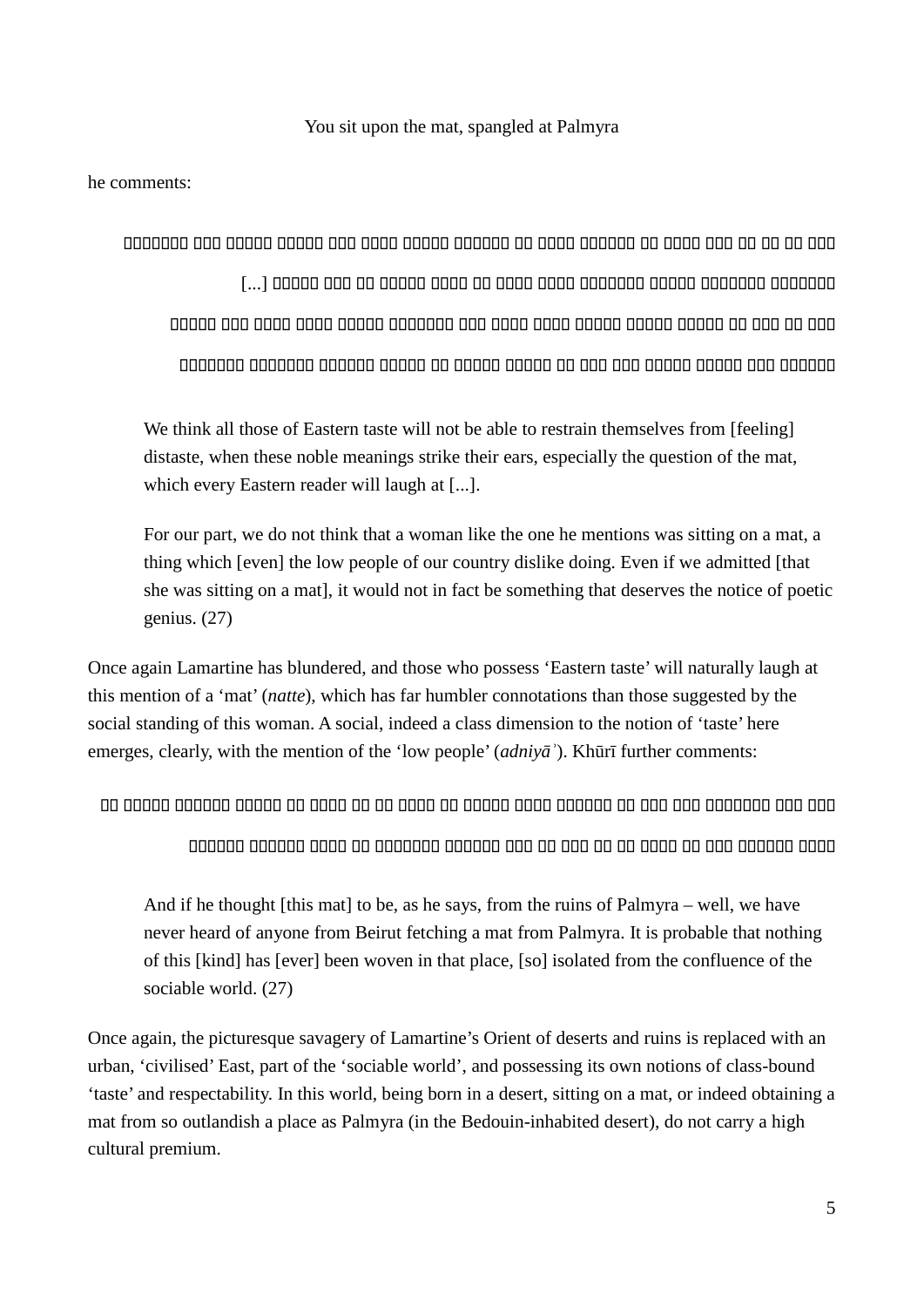Khūrī also shows a keen perception as to the nature of Lamartine's version of the Orient, when he criticises this line, addressed to the 'jeune Arabe':

Dans l'eau de ce bassin contemple-toi toi-même ;

In the water of this basin contemplate yourself

The poet, Khūrī argues, would have made her a better compliment had he suggested a mirror for her self-contemplation, which would reflect her image more accurately than the undulating water:

the mirror is a better thing to draw a picture, and for that reason has become a general school for women, who learn in it many lessons. (24–5)

We see here, perhaps, the image of the 'civilised' woman which was becoming so important at this time for the Syrian middle class (Zachs, *Making of a Syrian Identity 72–6)*. Khūrī argues, interestingly, that by giving her a mirror rather than a basin of water, Lamartine

00000 000 00000 000 00000 000 000

would have saved his praise [of her] from the submissiveness of her standing at the basin, and bending her head above the water, a thing which tires the chest without benefit for the face. (25)

He also notes the probable source of Lamartine's image, not in the reality of the Orient, but in 'his mythological dreams' of whose story he then relates for the benefit of his readers, -Narcissus (25) displaying his Classical knowledgeHe finds another factual inaccuracy in Lamartine's claim that 'All courtyards of houses in the East have a water-fountain and a marble basin in the middle'; and concludes that Lamartine is, in fact.

among European writers, rather like an Eastern chronicler, or an Arab storyteller, or more precisely, like a Frankish narrator who relates tales. Thus his narrative of his travels to our country, which is very much adorned with chivalric ('Antariyya) anecdotes, is like the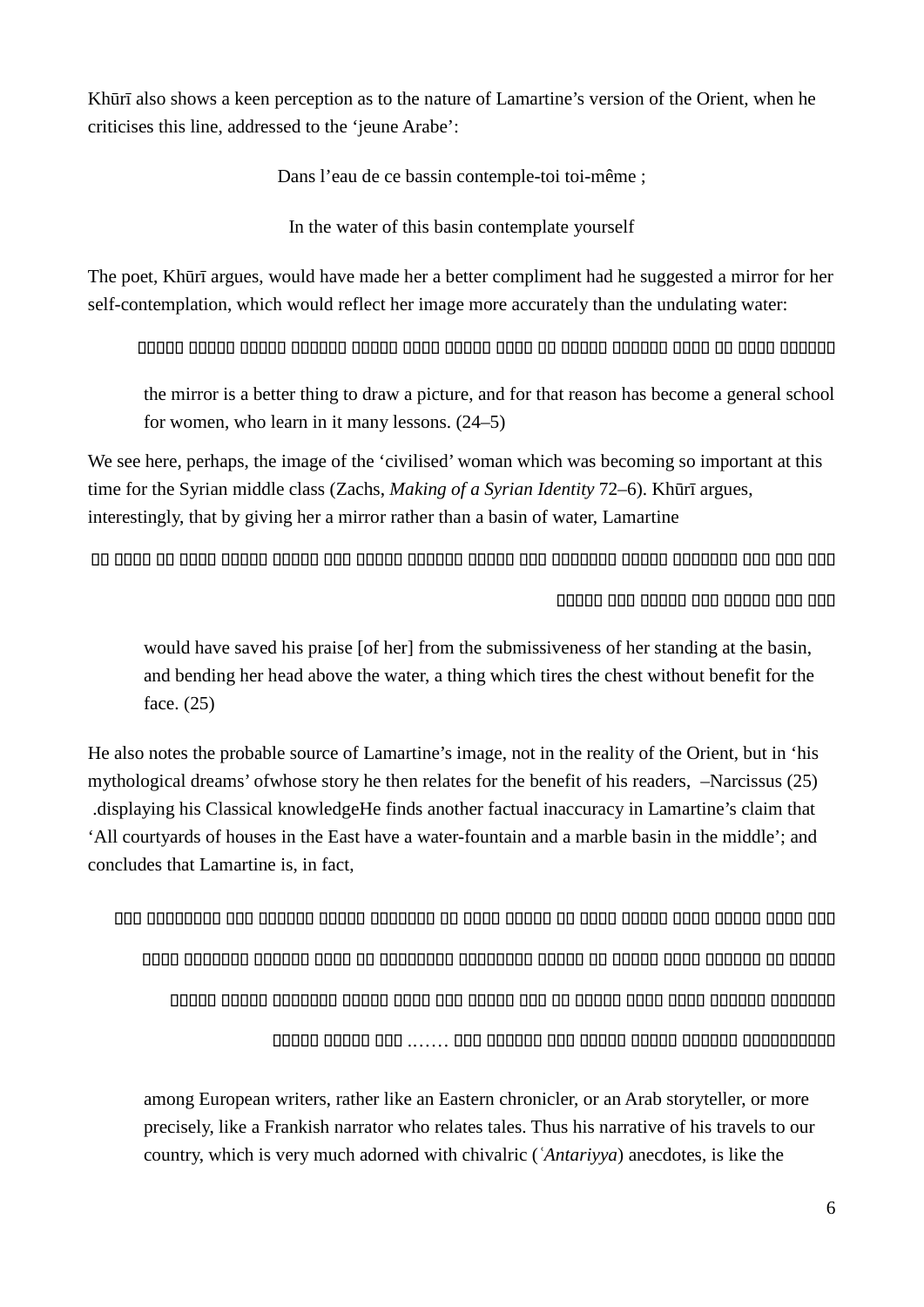poetical stories which they call 'romances' (rūmāns). And they have caused many Westerners to long to travel and see the glories of Beirut and its amusements; and having come with much trouble and effort, they have seen nothing but....... the Beirut river and its bridge.  $(26)$ 

And thus, with humour and confidence in the values of 'Eastern taste' and of nineteenth-century Syrian 'civilisation', Khūrī exposes the largely fictional nature of Lamartine's depictions of the Orient, by way of an interesting rapprochement of genres: the European 'romance' and the Arabic tales of 'Antar (a famous cycle of heroic epic). He goes on to reproach Lamartine for missing a splendid chance to praise the woman's own qualities, in a manner familiar in Arabic poetry:

000000

Why [...] was the only thing that came into his head the rumbling in his ears of the gurgle of the water in the narguileh, and its smoke which veiled his eyes?

Instead, his 'genius'

00000000 0000

ought to have immersed itself more in the seas of contemplation; and should have brought forth on this subject various images which would amaze the listeners. (28–29)

This lack Khūrī himself sets out to supply, in a set of verses not now translating Lamartine's French but improving on his theme, in a manner perhaps related to the Arabic tradition of poetic competition and capping. He then concludes on a slightly apologetic note, suggesting that he has been practically forced to make these criticisms:

annong non nanan nanan nanang nanang nan-ana nga nanan nanang nanan nananang nanang andon and analogo and and and and an analogo and and and and an and an analogo

we by no means intend to slander this great poet, crowned with praise [...] the world is unanimous as to his skill and his precedence [...] in the literary arts. But the wings of the facts have carried us to this high place, and the angel of honesty has bored through our tongue with his lance, and it began at once to lament these calamities; and our presence in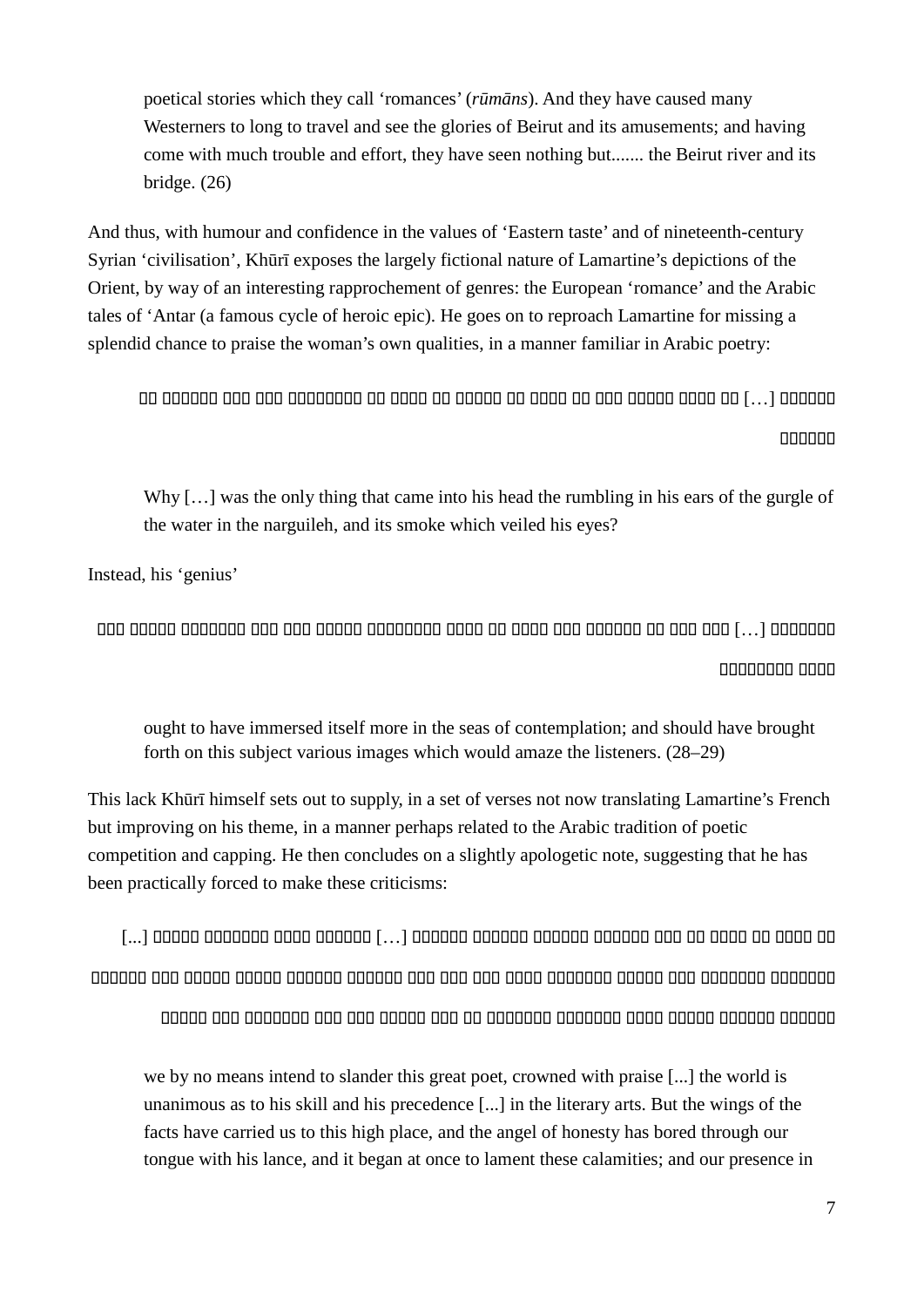Aleppo led us to this ode rather than others. (29–30)

This is, then, a good-tempered and humorous contestation, but also a perceptive and on occasion a sharp one. It is a refusal of exoticism – of Lamartine's 'Antar-like Orientalism – in the name of quite secure, locally rooted 'Eastern' notations of 'taste' and 'civilisation'. Lamartine's poem jars with these, both factually (the actual Syria Khūrī knows) and aesthetically (the canons of 'Eastern taste'): it needs replacing by Khūrī's auto-exotic reworking, in his own verses. Ironically, in the place of Lamartine's dream of a romantically-uncivilised East, Khūrī offers a solid urban respectability not so far from the Parisian bourgeois 'civilisation' which Lamartine was fleeing in travelling to the East: the self-image of the rising Syrian bourgeoisie, with all its hauteur towards the 'low people' of Syria, and outlandish desert towns like Palmyra.

This is a very different East to that described by Lamartine, but it is by no means an East divorced from all knowledge of the West. Khūrī drops in a reference to Voltaire, and a number to the Ancient world (Narcissus, Diogenes and Socrates), alongside references to al-Mutanabbī, the aesthetic norms of Arabic poetry, and his own and his readers' knowledge of the actual contemporary 'East'. Categories such as the tale of 'Antar and the European 'romance' are not seen as hermetically separated, but eminently comparable. Khūrī mentions Lamartine in a description of Aleppo, alongside the indubitably great al-Mutanabbī, exhibiting the 'cultural capital' of both the Arabic heritage and of Europe, on the ground of contemporary Syria (Aleppo). But as we have seen, Khūrī does not uncritically adopt al-Mutanabbī's version of 'taste', on the grounds of its Eastern authenticity: rather, he keeps it at an ironical distance, as he does Lamartine's. And in his attempt to outdo the later part of Lamartine's poem with his own Arabic verses, the Frenchman's exoticism becomes a springboard his own for poetic invention: an auto-exotic re-appropriation, by a civilised East, of its distorted representation. Thus Khūrī does not place himself on the ground of a pure or 'authentic' Arab identity, but in a space where he can appropriate, appreciate, reinvent, and also gently mock both older Arab culture and that of modern Europe, including its attitudes to the East.

To return to the questions raised at the start: how should we seek to understand this Arab notation of 'civilisation', which extended, in the mid-nineteenth-century Arab nahda, far beyond the single example of Khūrī? In my view we cannot read it either as pure assimilation to European discourses (including 'Orientalism'), or – even in its aspect of contestation of European pretensions – as rejection of 'the West' in the name of an Eastern authenticity. Instead, I suggest, we may see it as a cultural construct corresponding to the particular social position of the Syrian bourgeois, officials and literari of the mid-nineteenth century, among whom it arose, in the context of the incorporation of the Ottoman Empire into the capitalist world market and a European-dominated international order. People like Khūrī, his patron Mīkhāʾīl Mudawwar, and the other merchants, professionals, and Ottoman officials who constituted his major reading public, had a definite interest in intensified contact with Europe and the wider European-dominated world. Businessmen were shipping goods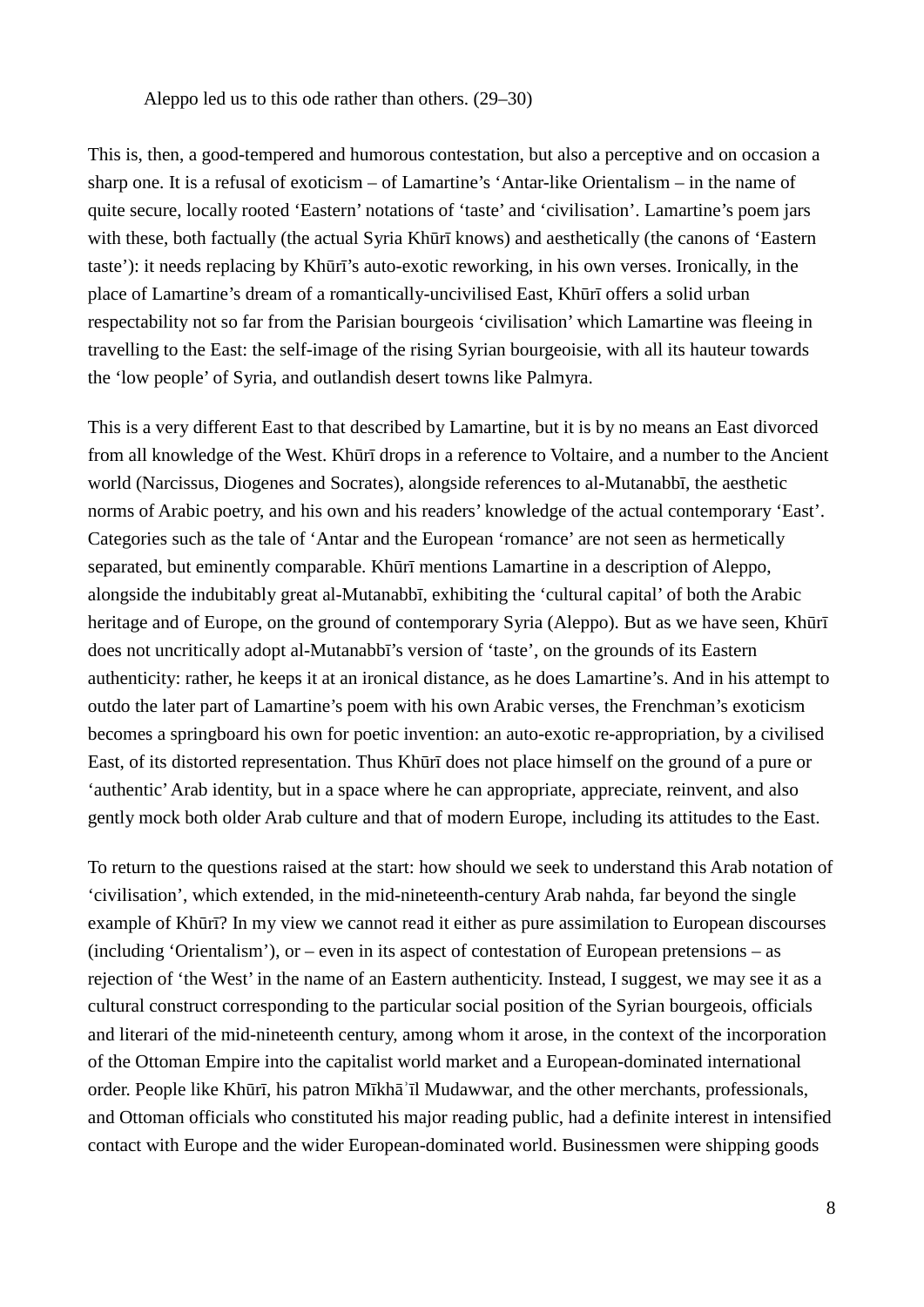<span id="page-8-3"></span><span id="page-8-2"></span><span id="page-8-1"></span>to and from France, and depended on French lines of credit; officials (at least of the 'reformist' variety) were implementing European-derived bureaucratic practices; journalists were reliant on English and French (as well as Ottoman Turkish) newspapers. This was the reality of the 'sociable world' at whose 'confluence' Khūrī wished to be. Isolation from the outside, European-dominated world would have cut at many of the bases of their prosperity, power, and cultural authority – unlike other groups (merchants or artisans whose wares were undercut by European goods; old-fashioned 'notables'), whose wealth and status were being eroded by relations with Europe.

<span id="page-8-5"></span><span id="page-8-4"></span>At the same time, they had no interest in too abject a dependence on Europe, for this would lead to their being supplanted by Europeans, or reduced to emphatically subordinate status. Direct imperial occupation would close the top ranks of the bureaucracy to local officials; trade on terms wholly dictated by Europe would squeeze out the local merchants, or turn them into 'compradors'; cultural capitulation to European values would reduce Arab-Ottoman intellectuals to mere transmitters. We can then see why there was, in these middle decades of the nineteenth century, no outright imperialist-nationalist polarisation, but instead this more ambiguous process of cultural negotiation – working between the Arab heritage (itself being rediscovered) and elements of European culture, while seeking to escape subjugation to either. And this local notation of 'civilisation', as well as offering resistances to European pretensions, could then be turned against the 'uncivilised' – 'low' classes, unruly Bedouin, recalcitrant notables – within the Arab-Ottoman lands.

Thus a writer like Khūrī could push back against certain European claims, both rejecting Lamartine's Orientalist version of exoticism which had offered 'the East' for the consumption of the powerful West, and rewriting some of Lamartine's tropes into more acceptable Arabic ones. By playing off this auto-exotic, reworked Orientalism against an older Arab culture and literature, represented here in the person of al-Mutanabbī and similarly re-appropriated through irony, Khūrī could fashion his own notion of a civilised 'East', both dependent on and distanced from the contemporary West and the older Arab East. Power-relations could be – partially, ambivalently – rewritten: the civilised Easterner could hold his own against the Westerner, within certain shared, 'civilised' assumptions that excluded many other inhabitants of the East. Auto-exotic reappropriation plays a particular role within this cultural construct: it demonstrates the civilised Easterner's easy familiarity with both East and West, his ability to treat both with a kind of intimate irony. It confirms him – the Syrian bourgeois – as master of his own comfortable domain, within a European-dominated, 'civilised' world.

## **Works cited**

<sup>1</sup> 

<span id="page-8-0"></span>i I have presented another example, from 1840s Egypt, in Hill, 'From Ottoman Despotism to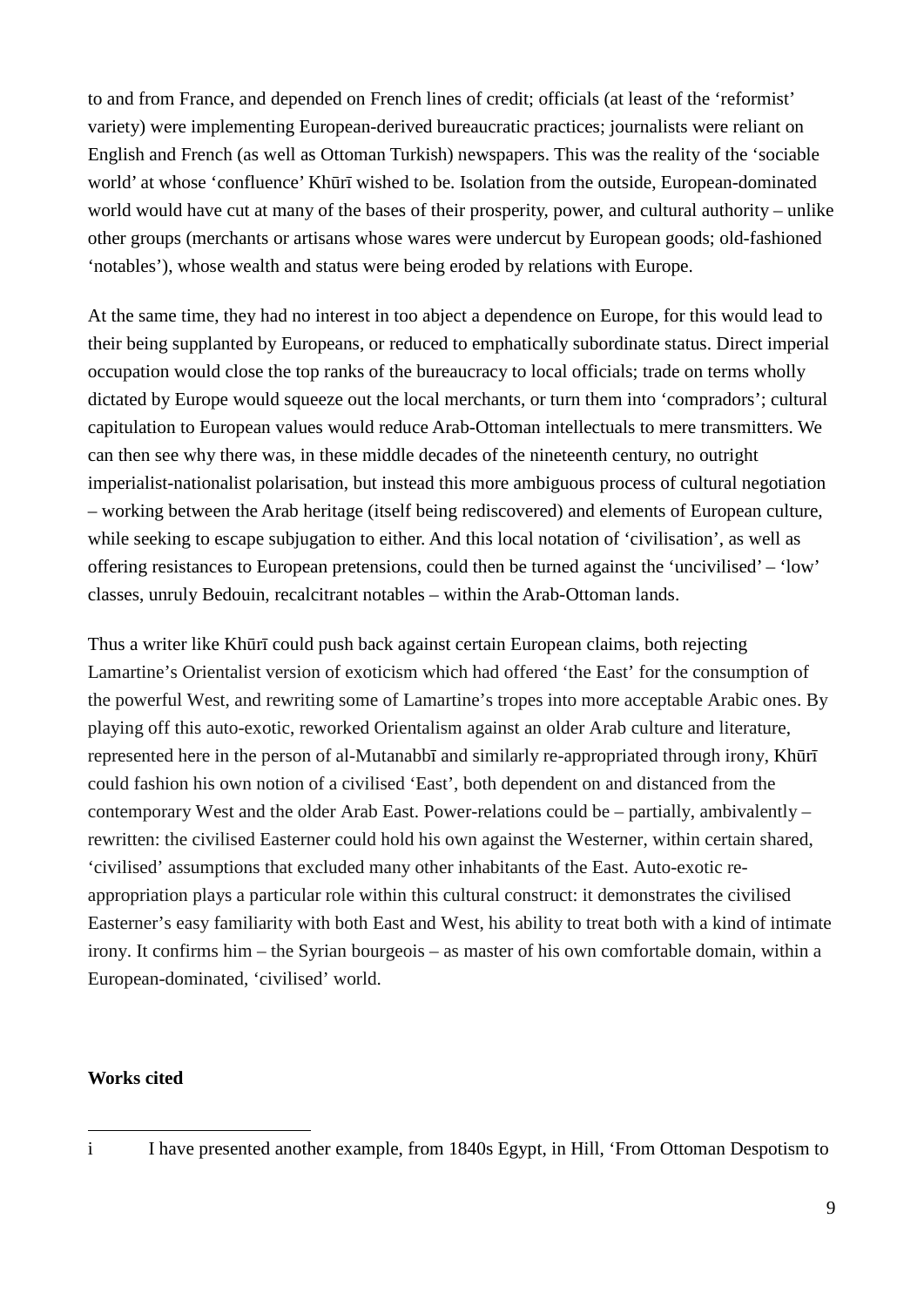Islamic Constitutionalism: A Nineteenth-Century Egyptian-European Debate'.

1

- ii For examples, see Tageldin; Selim; Hill, 'Early Arabic Translations'.
- iii For the persistence of the Arabic literary form of the *maqama* as 'resistance', see Omri.

iv For Khūrī, see Zachs, 'Building a Cultural Identity: The Case of Khalil Al-Khuri'; for the Arab Nahda in general the best overview is still Hourani.

v Khūrī 159–63; translation modified from Bawardi 192. All Arabic quotations are given with their original orthography and punctuation; unattributed translations are my own.

vi Khūrī 22. The poem also appeared in the *Revue des Deux Mondes* and in Lamartine's collected works: *Oeuvres Complètes* 293–6.

Bawardi, Basiliyus. 'First Steps in Writing Arabic Narrative Fiction: The Case of *Hadīqat Al-*

*Akhbār*'. *Die Welt des Islams* 48.2 (2008): 170–195. Print.

Hanssen, Jens. *Fin de Siècle Beirut: The Making of an Ottoman Provincial Capital*. Oxford and

New York: Oxford University Press, 2005. Print.

- Hill, Peter. 'Early Arabic Translations of English Fiction: *The Pilgrim's Progress* and *Robinson Crusoe*'. *Journal of Semitic Studies* LX.1 (2015): 177–212. Print.
- ---. 'From Ottoman Despotism to Islamic Constitutionalism: A Nineteenth-Century Egyptian-European Debate'. *manuscript under review* n. pag. Print.
- Hourani, Albert. *Arabic Thought in the Liberal Age, 1798-1939*. London: Oxford University Press, 1962. Print.
- Issawi, Charles. 'British Trade and the Rise of Beirut, 1830–1860'. *International Journal of Middle East Studies* 8.1 (1977): 91–101. Print.
- Khūrī, Khalīl al-. *Way, idhan lastu bi-Ifranjī*. 2nd ed. Beirut: al-Maṭbaʿa al-Sūriyya, 1860. Print.
- Lamartine, Alphonse de. 'À une jeune Arabe, qui fumait le Narguilé dans un jardin d'Alep'. *Revue des Deux Mondes* 1834: 199–201. Print.

---. *Oeuvres Complètes*. IV. Paris: Charles Gosselin, 1834. Print.

Littré, Émile. *Dictionnaire de la langue française.... Tome 4 / par É. Littré,...* Paris: L. Hachette, 1873. *Gallica*. Web. 1 May 2015.

Mitchell, Timothy. *Colonising Egypt*. Berkeley: University of California Press, 1991. Print.

Omri, Mohamed-Salah. 'Local Narrative Form and Constructions of the Arabic Novel'. *Novel: A Forum on Fiction* 41.2-3 (2008): 244–263. Print.

Owen, Roger. *The Middle East in the World Economy, 1800-1914*. London: IB Tauris, 1993. Print. Said, Edward W. *Culture and Imperialism*. London: Chatto & Windus, 1993. Print.